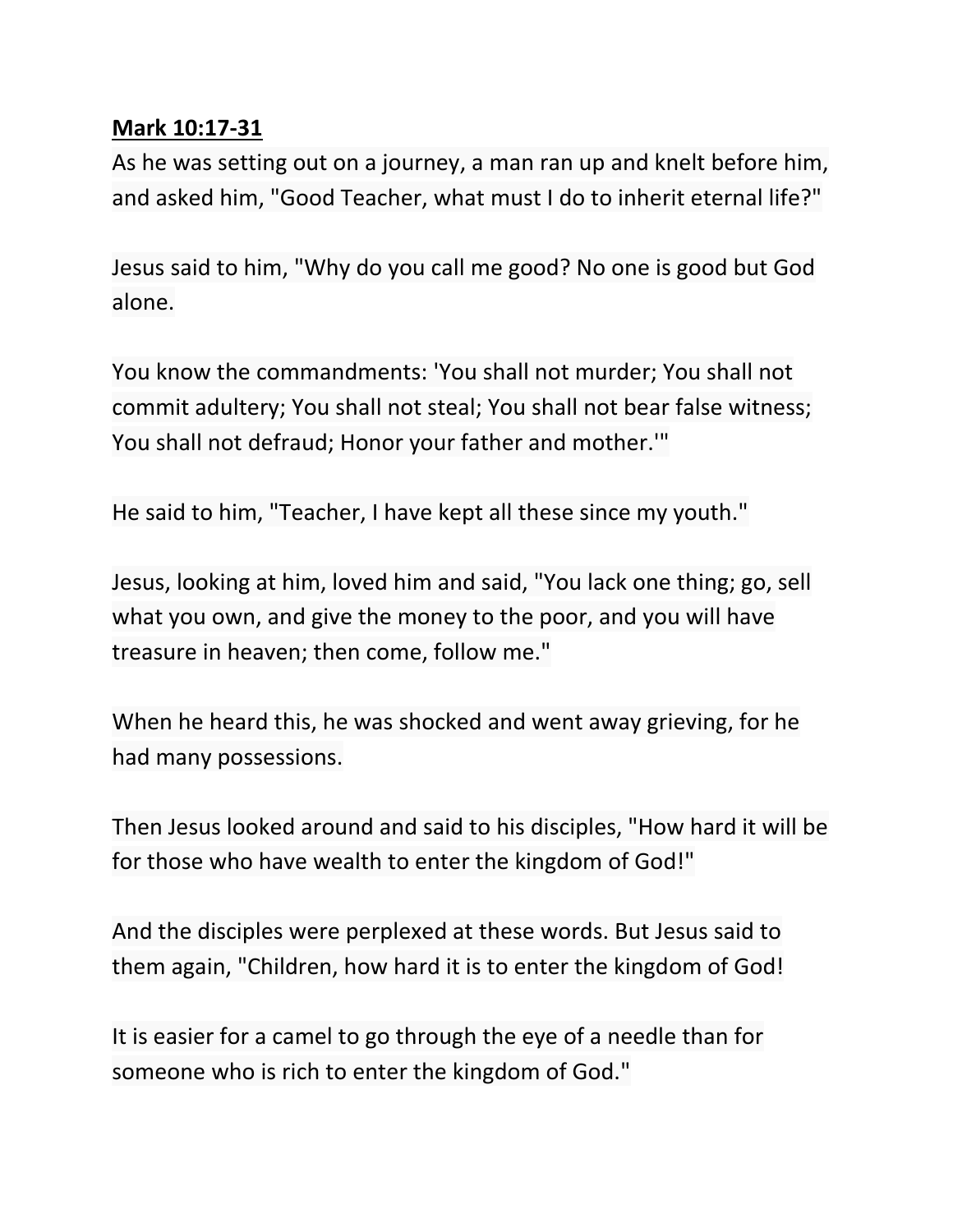They were greatly astounded and said to one another, "Then who can be saved?"

Jesus looked at them and said, "For mortals it is impossible, but not for God; for God all things are possible."

Peter began to say to him, "Look, we have left everything and followed you."

Jesus said, "Truly I tell you, there is no one who has left house or brothers or sisters or mother or father or children or fields, for my sake and for the sake of the good news,

who will not receive a hundredfold now in this age--houses, brothers and sisters, mothers and children, and fields with persecutions--and in the age to come eternal life.

But many who are first will be last, and the last will be first."

In Mark, Jesus laid down a tough criteria for entering the Kingdom of God and achieving eternal life, didn't he? Is there anyone here willing to sell all their worldly goods, give the proceeds to the poor, and then break all bonds with all the people they love? Any way you look at it, this seems to a shocking message. The question is what is Jesus asking of us? We know he loves us, so what's the deeper message?

Perhaps a way of getting at Jesus's message is to consider how we are going to address some other challenges that in many respects are no less severe.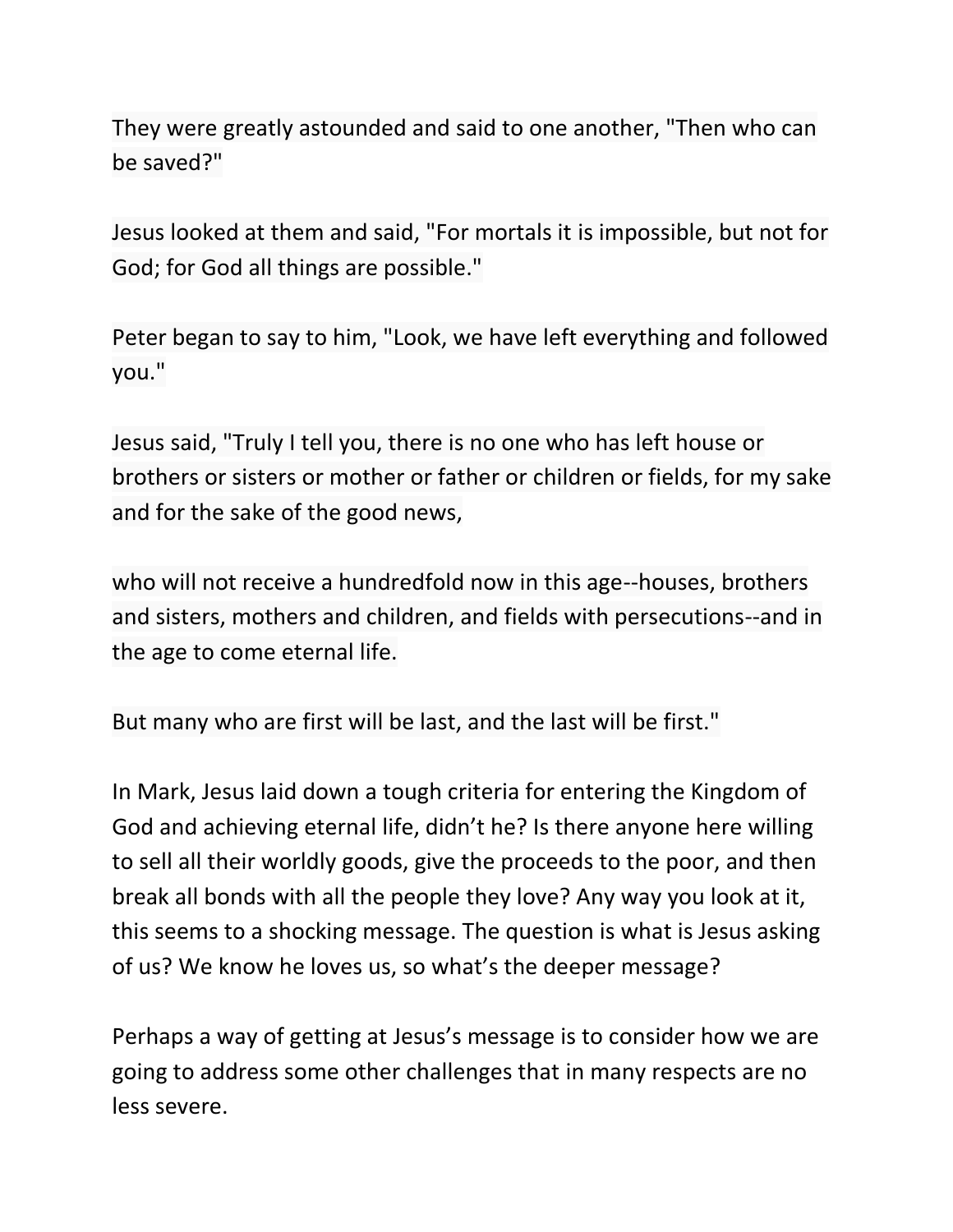Last Monday a U.N. Intergovernmental Government Panel on Climate Change announced that we humans have perhaps a decade to save humanity, and doing so will require us to keep global warming to a maximum of 1.5 Centigrade through reducing the amount of carbon emissions by 1 billion tons per year similar to the amount currently being generated annually by China alone – and that as just a down payment towards eliminating our use of carbon as an energy source by the year 2050, and replacing it with renewable options such as wind, solar, hydro, and geothermal power.

Further, we have to initiate an all-out effort to plant trees as they absorb carbon, launch an international effort to take carbon out of the atmosphere and bury that carbon back in the ground, shift from eating meat to a plant-based diet, and implement a plan to move people away from flood prone areas resulting from rising seas – now before an increasing number of violent hurricanes and expanding regions of drought make that challenge even greater and more chaotic.

That's one of three options we humans face according to a team of researchers at the University of Rochester led by Professor Adam Frank. A second option is that if we fail to keep global warming to 1.5 centigrade or less, then seventy percent of the world's population will die off before we reach a level of sustainability; reducing our use of fossil fuels commensurate with a much smaller population base. The third option is that we continue deplete all resources on the planet blowing past a 2 centigrade rise resulting in the sixth mass extinction on a scale similar to the end of the End Permian Age when 96 percent of all life died off, a time when life barely made it back.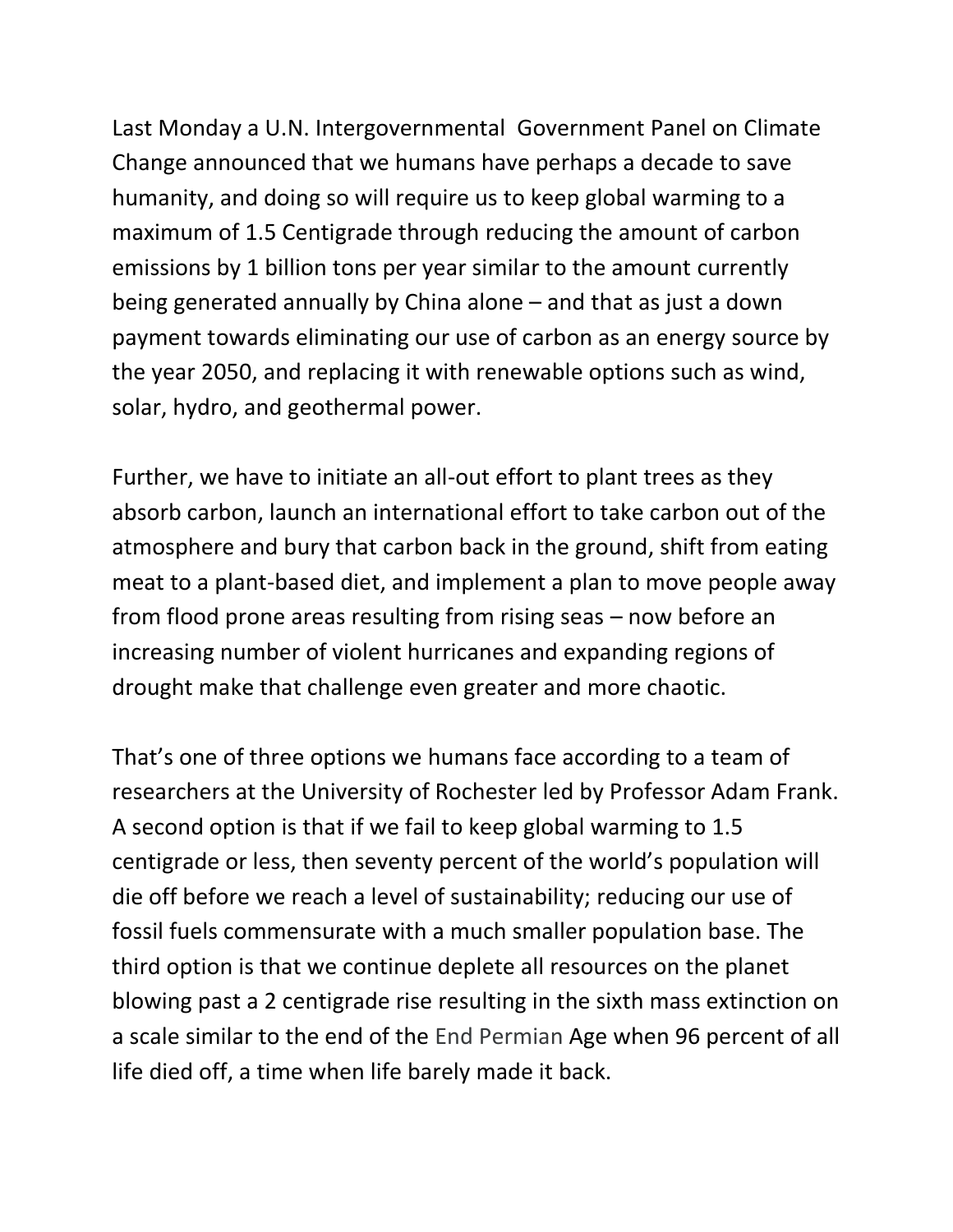The challenge we face in addressing climate change is daunting, particularly when the leadership of our own country believes that human actions such as using carbon as an energy source doesn't contribute to climate change; a leadership that doesn't believe that our warming of the atmosphere has resulted in the increasing severity of hurricanes like Michael that just laid waste to the Florida and has hit North and South Carolina along with Virginia with more flooding, the last thing the people of those states need.

Technically, we have the skills and tools to get out of this self-created mess; that's not our challenge, Our challenge has more to do in changing our whole way of living. So too Jesus says when it comes to entering the Kingdom of Heaven, we need a change in the values and behaviors we hold most dear. We have to let them go, a task no easier than a camel slithering through the eye of a needle.

Many think that Jesus was giving us a metaphor, that he was referring to an ancient gate into Jerusalem that was too narrow and low for a fully laden camel to walk through such as the one pictured in the bulletin. As you can imagine, back then tax collectors loved such gates as it made it tough on the wily merchants to hide the value and amount of goods they were bringing to market. However, archeologists have found no such gate in Jerusalem, so it is unlikely that was what Jesus was referring to. I believe that he was asking for far more than just distributing one's worldly goods to the poor. He in fact said, that's not enough. Yes, he did ask for that, but said in of itself that action will not get you into heaven.

So, what was he asking?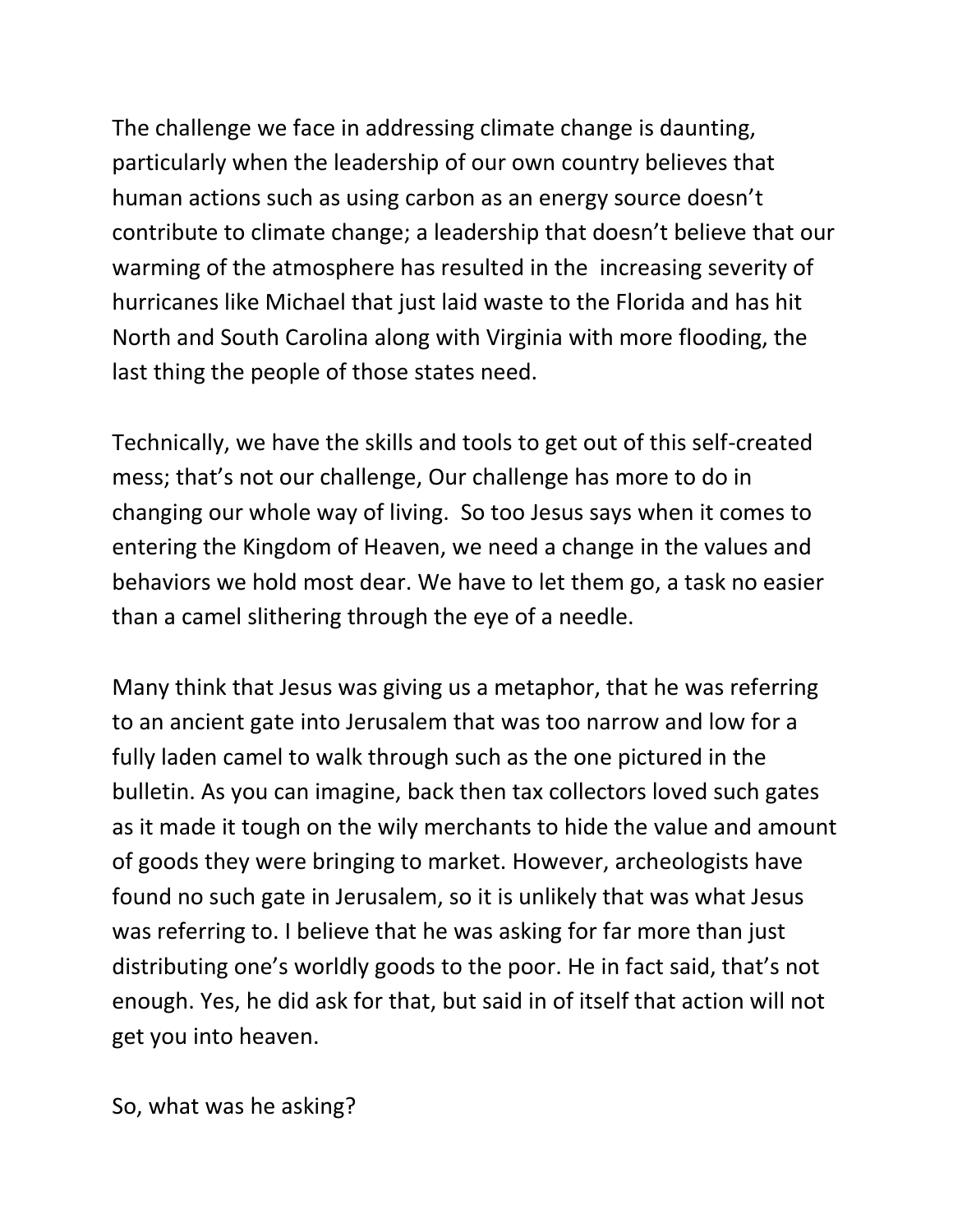Let's go back to our challenge facing climate change, or for that matter ending the partisanship in Congress. What do you here in this room think is the root cause of the partisanship in Congress, and what needs to change to get our elected leaders to set down their differences and working in a collaborative manner to address the shared challenges and needs of all Americans. What will it take for them to set aside their growing hate or fear of those on the other side of the political divide?

Any thoughts? (ask people in the congregation for ideas)

Let's now step back and consider the lesson of Mark. At the time, many felt that those who were wealthy were especially blessed by God. As then, some our society blame the poor for being poor, the uneducated for not being educated, and those not doing great things in life as failures; they view helping the unfortunate is akin to throwing good money after bad. We'll let in immigrants they say, but only those who are well educated, were a success in their former countries, or can pay a large immigration fee.

Those coming had been living in poverty, violent societies or regions caught up in wars; let's keep them out as they failed to solve the problems within their own nations, so why should we let them in here. The old phrase, we welcome the huddled masses, was a sweet romantic idea by some poet, but that was yesterday, today we only accept the best; and those who are white are even better.

It is that attitude that God's want us to change. If you give away all your money to the poor and still think you are superior to those that are less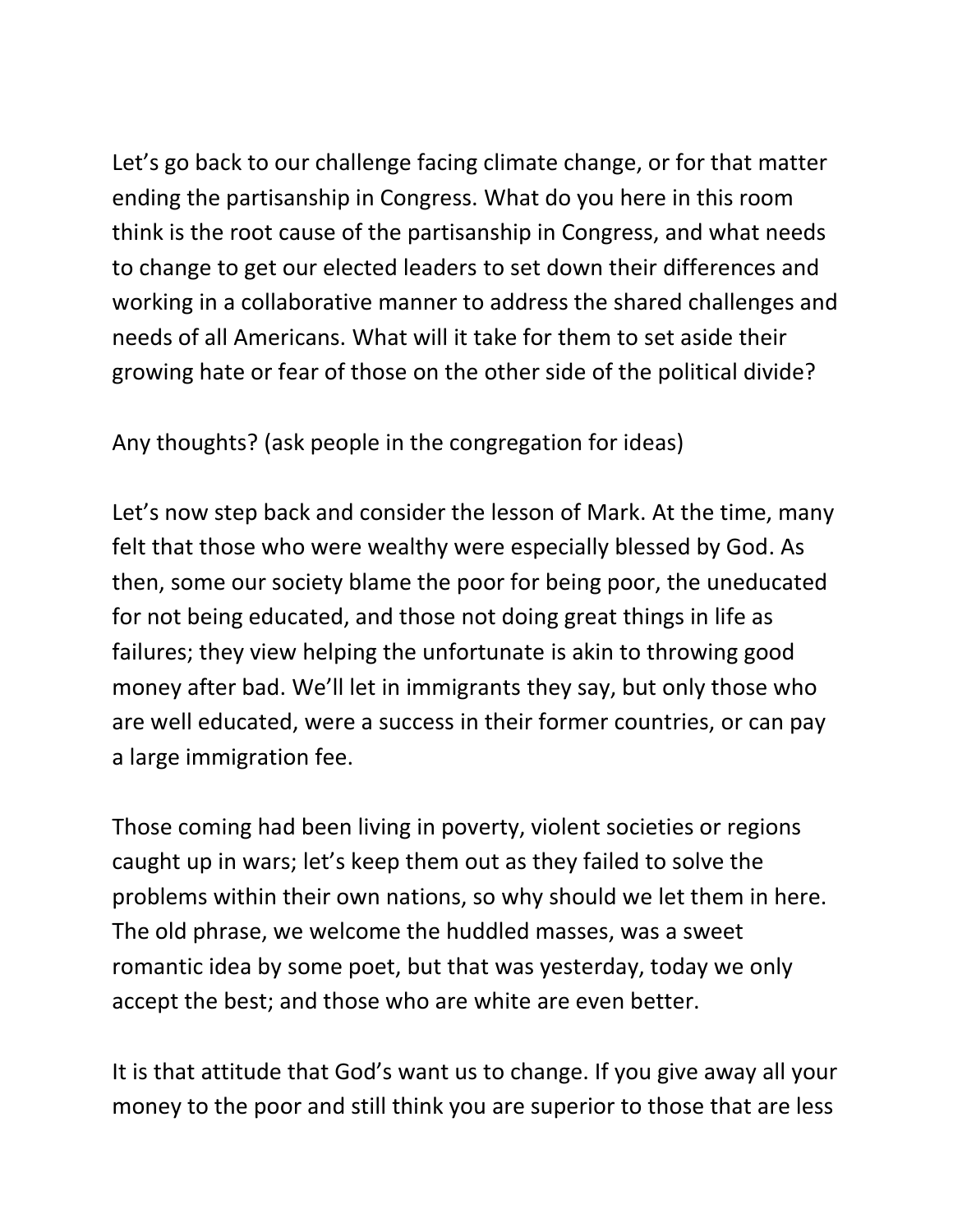fortunate, then as Jesus says, you have all the chance of getting into heaven that a camel does squeezing through the eye of a needle. He wants us to change our relationship to each other.

God wants people to truly understand that we are all made of the same dust. He wants us to be able to walk in another's shoes. We need to value all life. We humans cannot survive without the birds and bees, or these many lifeforms that we are driving to extinction at a rapid rate as we choke the rivers, lakes, streams, oceans, soil, and air with our pollution.

Jesus is calling us to enter into a new world view wherein all are worthy. Think not about what he is asking us to give up, but rather what he says we will gain. We have a similar challenge in getting Congress to work together or addressing climate change. People are afraid to give up what they now receive from carbon as an energy source and are not thinking what we all will gain if we all do so. We have to let go of thoughts of self-preservation and setting aside our individual desires for the collective and future good.

When we took the step towards open and affirming, we took but one step towards saying all people matter, which includes those who voted both for and against open and affirming. We are all in this boat, this congregation together. Look around at each other. Look into the eyes of another you don't know so well. That person is special. So too is the person who gives you change at Stewarts, is living at the Neighborhood House, or needs our help in creating a home through Habitat for Humanity.